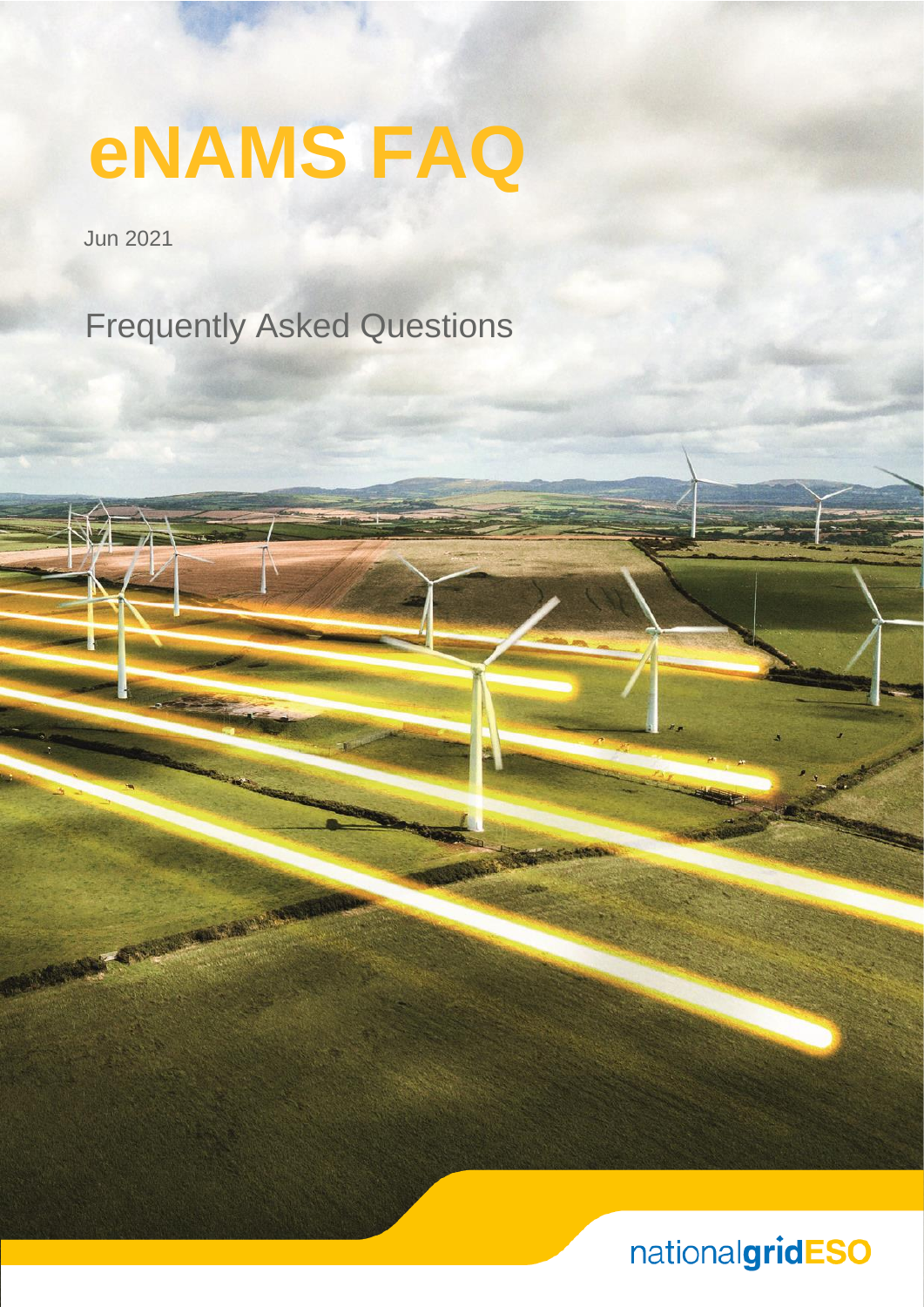## **eNAMS FAQ | 2021**

## **Contents**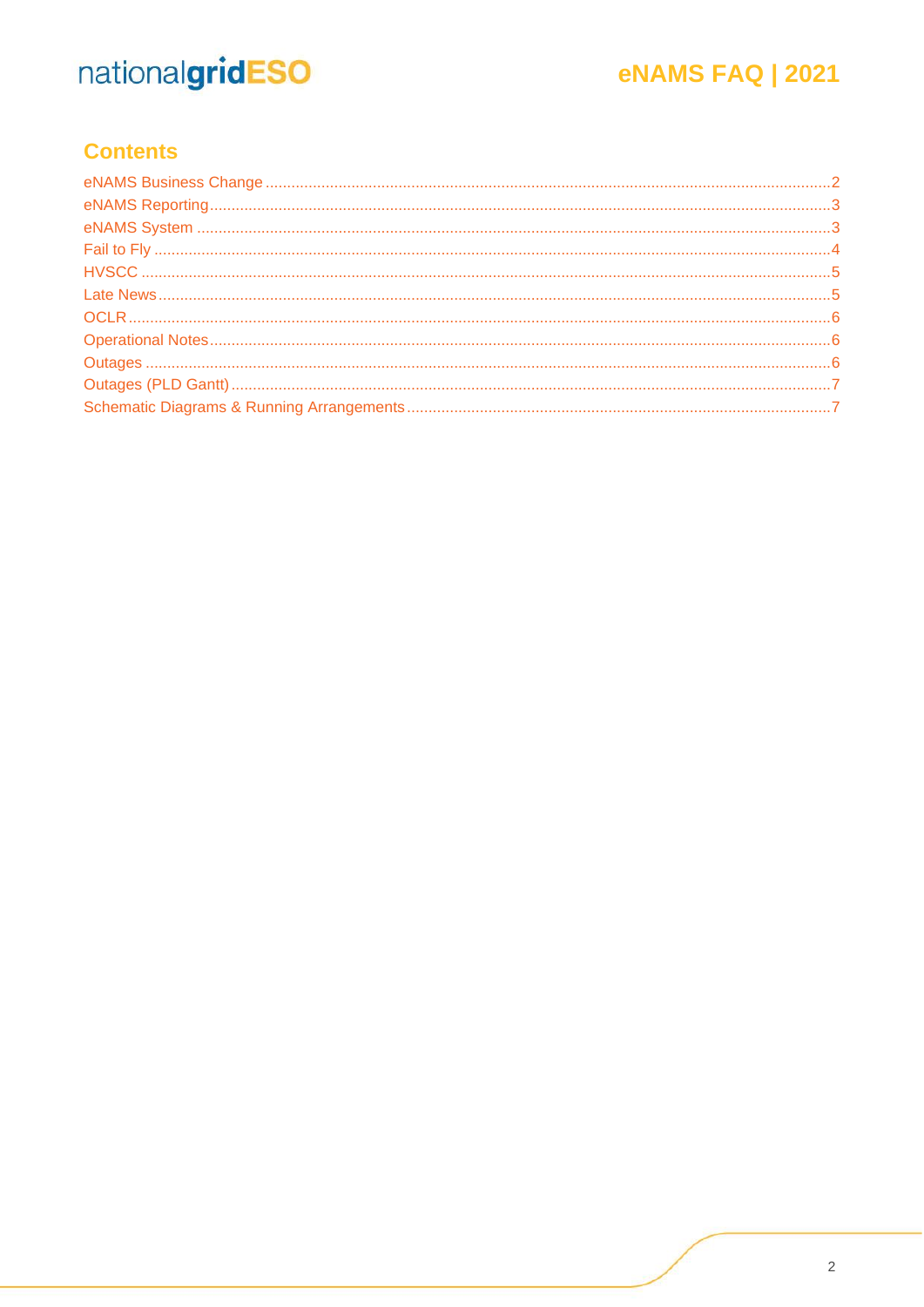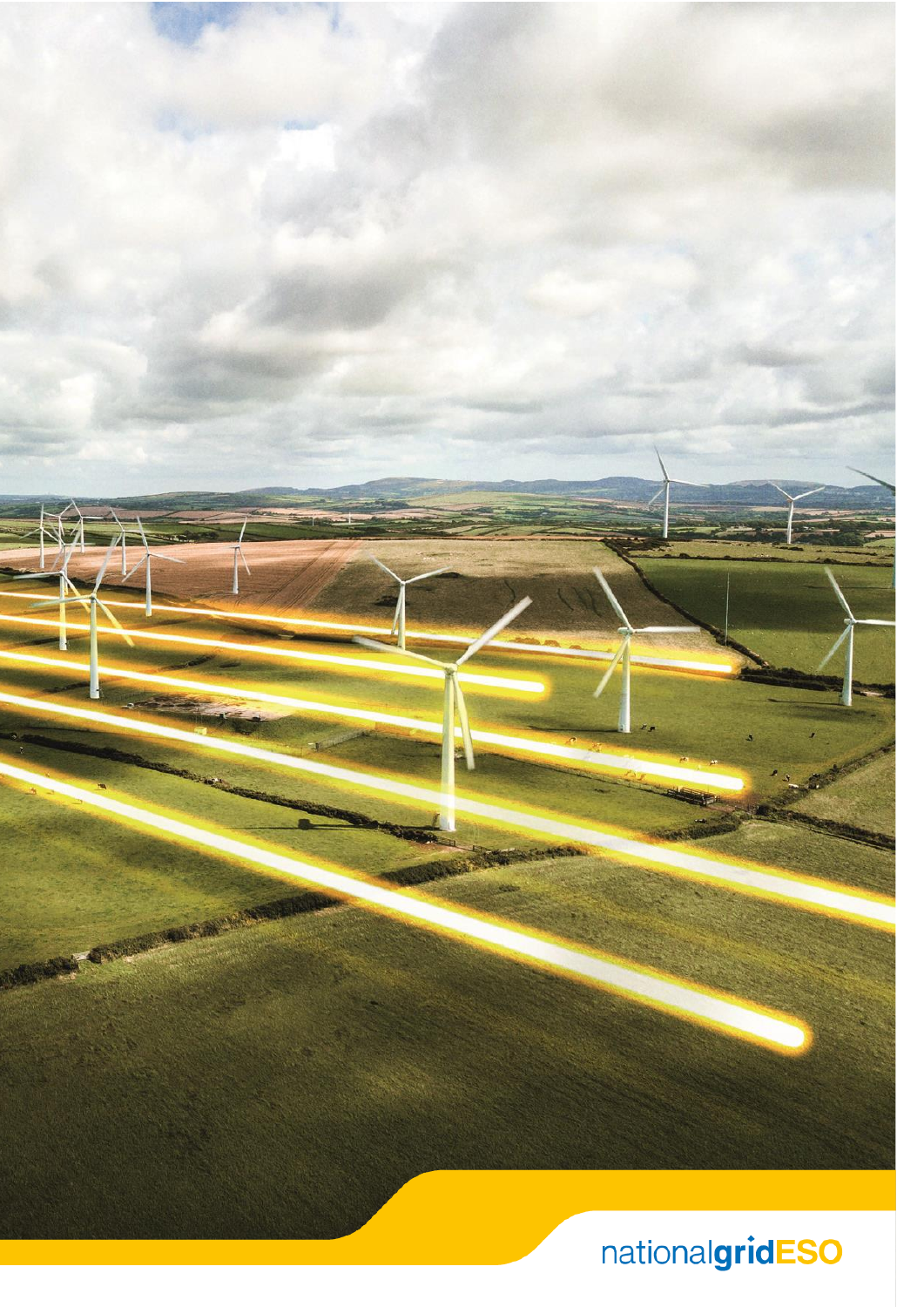## **eNAMS FAQ | 2021**

## <span id="page-3-0"></span>nationalgridESO **eNAMS Business Change**

#### 1. How will eNAMS support be managed in production?

- **External eNAMS users** will raise incidents directly with the IT Service Desk by calling 0800 9177 111. Use the following keyword: **eNAMS Salesforce** to ensure your incident is logged correctly and triaged in line with the Service Level Agreements (SLA).
- **Internal eNAMS users** have two options to raise incidents:
- 1. Log a ticket on the Service Desk via IT Portal (https://nationalgrid.service-now.com/ksp)
- 2. Call the IT Service Desk on 0800 9177 111.

Use the following keywords (as applicable): **eNAMS Salesforce**, **eNAMS CDSA (OCI)**, **eNAMS Data Insights Platform**, to ensure your incident is logged correctly and triaged in line with the Service Level Agreements (SLA). Supporting hours for application:

| <b>Application &amp; Incident SLA</b>                  | <b>Support Hours</b>     |
|--------------------------------------------------------|--------------------------|
| eNAMS Salesforce - Priority 3 SLA                      | 8am - 5pm excluding      |
|                                                        | Weekends and Holidays UK |
| eNAMS - CDSA (OCI) - Priority 2 SLA (Consistent Data & | 24x7 support             |
| System Architecture (Oracle Cloud Infrastructure)      |                          |
| eNAMS - Data Insights Platform - Priority 2 SLA        | 24x7 support             |
|                                                        |                          |

- 2. Have study setup & Power Factory been consulting in conjunction with the eNAMS project?
	- For DACF & Study set up Modification to rating from OCLRs are put into OLTA & PNA by hand (to my knowledge).
- 3. What is the business process for accessing Visio diagrams within eNAMS? What is the business process for adding SVG files? Is there a preview in eNAMS or do they need to download the images?
	- The manual process you can use is the eNAMS file upload functionality. Open an Operational Note and then navigate to the Files section to upload the relevant file (Visio, pdf, image). There is an automated data flow from OLTA to eNAMS so all OLTA images will appears in eNAMS if this has been requested of the OLTA team. You can download files to view them locally on your workstation.

#### 4. Have the TOGA / OLTA / RDB databases been aligned before migrating data into eNAMS?

• A data cleansing exercise was carried out. Data migration was an activity as part of the project. Functional Assets in TOGA called NASAPS. Assets in eNAMS are physical assets with eNAMS names. eNAMS asset names are assigned an RDFID which links directly to an asset in OLTA. We have reviewed all the assets and have tried to come up with true assets in eNAMS aligned to the diagrams in OLTA. eNAMS assets also link to NASAPS. Our view is that OLTA provides the best source of truth for physical assets. We have selected 55k assets from OLTA and have linked existing TOGA assets where applicable to those assets.

#### 5. What eNAMS reports are part of the Data & Reporting workstream?

• A set of the most frequently used reports have been recreated in eNAMS and the Salesforce capability to allow users to create their own reports using field selections and filtering has been demonstrated.

#### 6. Have NGET, SPT, & SHETL been consulted?

• Yes fully & with weekly call with Business Change Lead (James Belchamber)

#### 7. Can ESO and TO users' access eNAMS database?

• Yes, The ESO and TO users have different views with the TO having a limited view of what they can access based on their permission levels.

#### 8. Is eNAMS project-based solution?

• Not specifically but as it replaces TOGA it contains the lifecycle associated with Outage Management.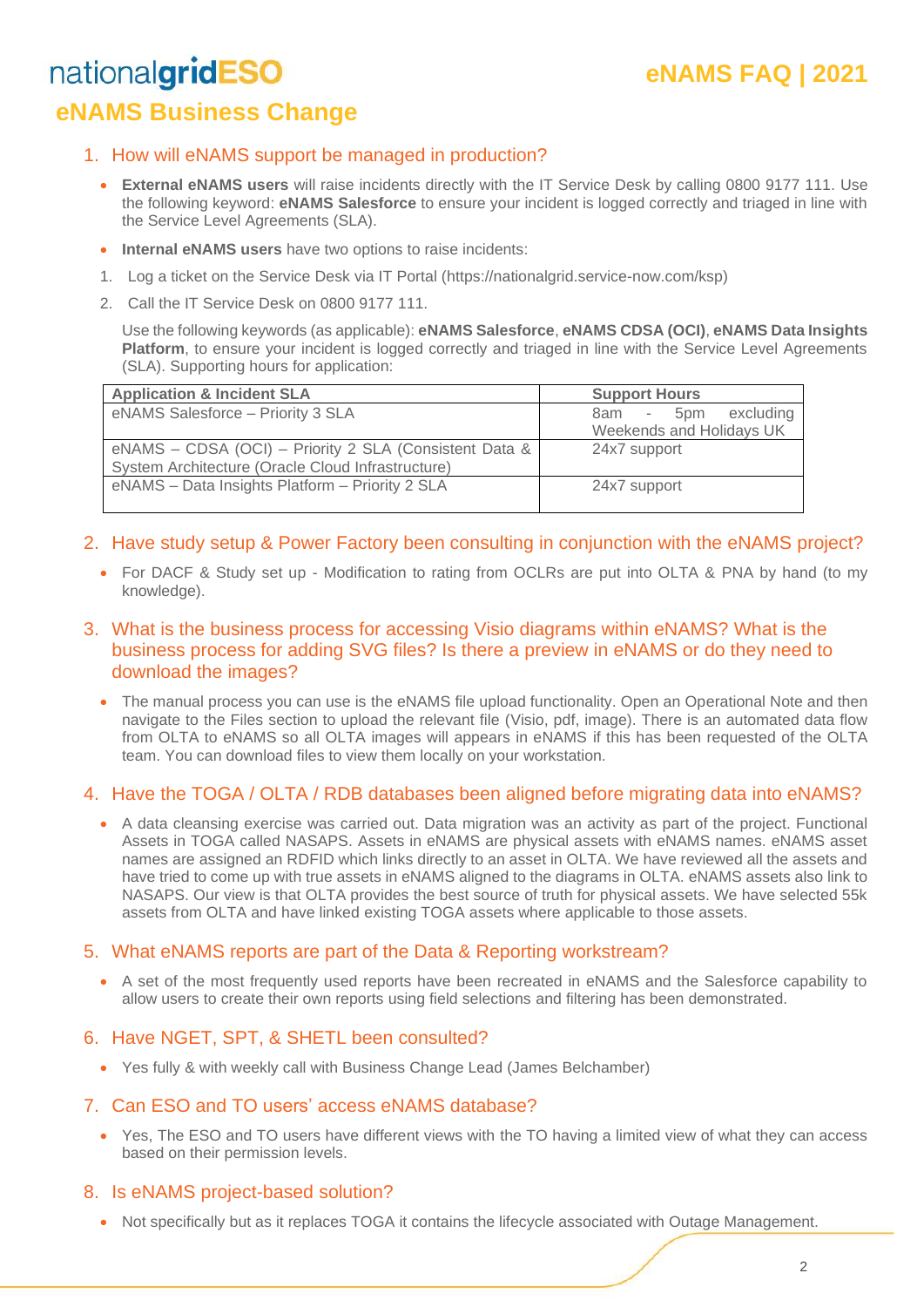## **eNAMS FAQ | 2021**

- 9. Are we using a new tool with our old processes? Or do we need to adapt our business processes to match the new tool?
	- To enhance the benefits around the introduction of eNAMS there will need to be a combination of both.

#### 10.Does a superuser need to be on each shift?

• The right permissions will be given to all of the identified users as necessary.

#### 11.Do we have generic ID's to access eNAMS?

• No, everyone will get a user account for audit and security purposes.

#### 12.What length is an OFTO code?

• The system can accommodate existing data and can accommodate 6 characters.

#### 13.Is eGAMA going live with eNAMS?

• No - it is going live separately, and documentation is being made available for the new system. eGAMA has already gone live on March 18.

### <span id="page-4-0"></span>**eNAMS Reporting**

#### 14.How are KPI produced in eNAMS?

- In addition to creating your own reports in Salesforce, KPIs can also be created by external users extracting data via an API. For Network Access Policy KPI reporting, a set of KPIs has been developed with SHET, SP and NGET. These KPIs sit on the Data Insights Platform and can be run, on request, by NGESO on behalf of the TOs.
- 15.All users need access to creating their own reports via "New Report" button need to ensure they all have permissions to do this?
	- All users have been given permissions to create reports; it is good practice to have consistent reporting by having one version of a report created for each requirement to ensure consistency of reporting.

#### 16.Will there be TO Power Users /SMEs who can create and share reports?

• Salesforce allows users to create their own reports and to share them with colleagues.

### <span id="page-4-1"></span>**eNAMS System**

- 17.Can we add a macro button for "Current Day" to the Outages search screen, next to the one that shows tomorrow's?
	- Is likely to come in as a future enhancement.

#### 18.How are data and outage patterns imported from OLTA?

• There is an automated data flow from OLTA to eNAMS. eNAMS will display the latest running arrangements/schematic diagrams. For users with access to OLTA they will press the running arrangement / schematic diagram button to then add the current diagram to the eNAMS Operational Note.

#### 19.What internet browser do I use to open eNAMS?

• It is recommended that you use Google Chrome.

#### 20.How do I effectively search using Salesforce?

• Use the Global Search feature by using operators for a more refined search experience. Use asterisk (\*) wildcards during search. It'll return results that match with a character or two in the search query. As an ESO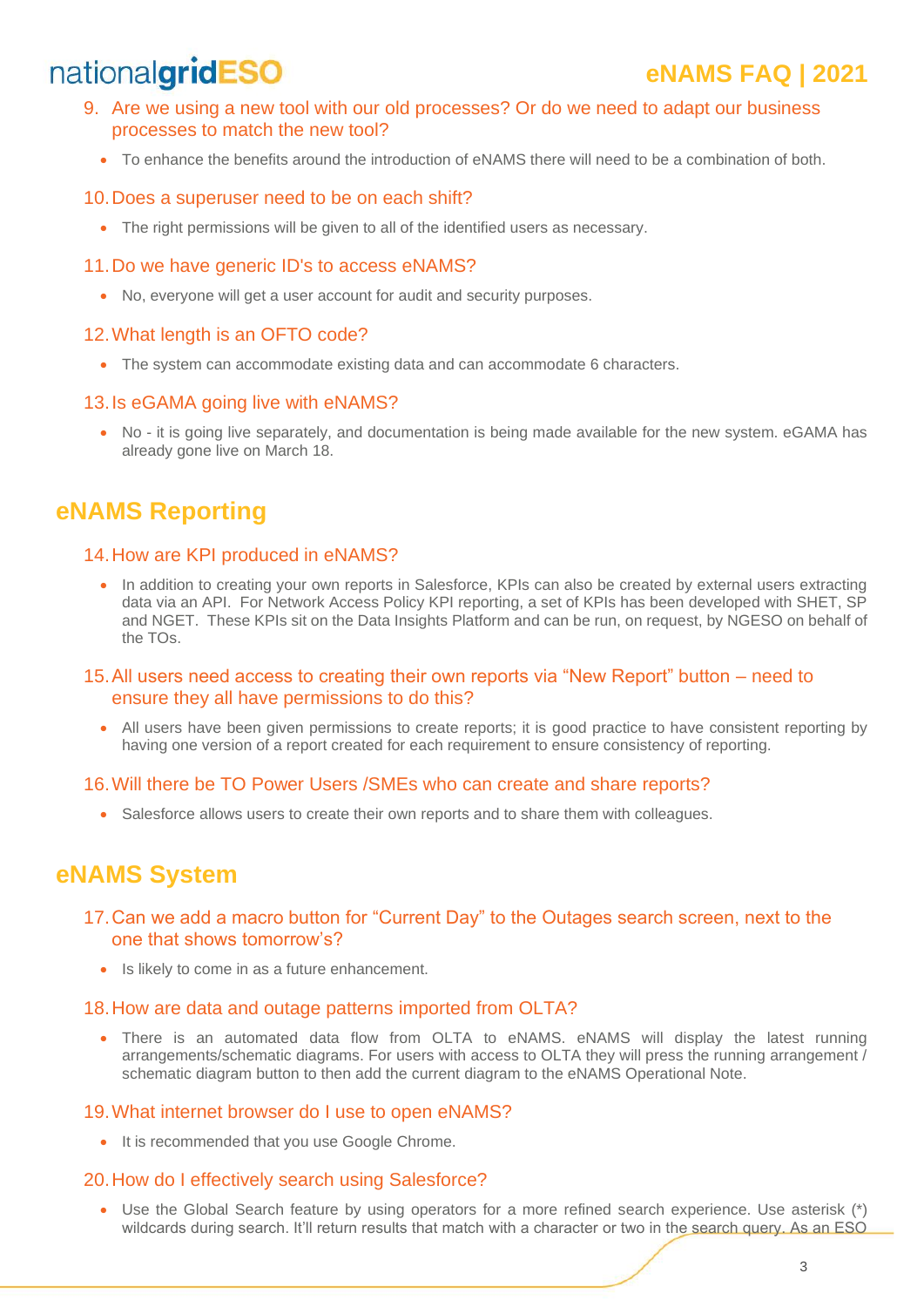## **eNAMS FAQ | 2021**

you also have access to filters to drilldown into your data. Additionally, in Outages for example you can search by specific fields and parameters. For all other users of the Portal global search is available and you can use wildcards when searching.

#### 21.How do I search by region/control room?

• Search by using Tags e.g. CTRNORTH.

#### 22.Are tags created manually?

• All existing tags have been imported and going forward you can manually add new tags.

#### 23.What workflow statuses can I change / revert to?

• There are some restrictions as to what ESO users can move in a workflow. An ESO superuser can override this and move items into other workflows.

#### 24.Where does training data come from in the QA staging environment?

• The training data is a small subset that was loaded in for testing purposes and now has user generated content from testing as well.

#### 25.How do I adjust the zoom settings for eNAMS?

• Adjust your settings from Google Chrome web browser to adjust the zoom settings.

#### 26.How do I wrap text or update a column width?

• Click on the button in the table header and select wrap text option. This is going to be a UAT activity to default the system to show the optimal view.

#### 27.Is there recognition of area and substations to be selected automatically?

• No, it's manual but you can only add substations that you have access to.

#### 28.How does OLTA feed into eNAMS (Operational Notes)?

• How do we add additional documents? There is an automated feed from OLTA to eNAMS to display the Running Arrangements or Schematic Diagrams. To include other file types simply upload in the file section as required.

#### 29.For side bar information in Operational Notes - can this be redesigned from horizontal to vertical?

• No, this is a limitation of Salesforce configuration.

#### 30.Regarding branding, previously Blue was used for external users, orange for internal users. In eNAMS, it is the opposite; why is this?

• eNAMS is part of a suite of Salesforce products being introduced at National Grid – the new branding of Blue Internal/Orange External is consistent across these new systems.

### <span id="page-5-0"></span>**Fail to Fly**

#### 31.Is the Responsible Party List incomplete for Fail to Fly?

• No, the Responsible party list has been formed using the same fields in the old Fail to Fly database and has been mirrored in eNAMS to be used when completing a Fail to Fly

#### 32.Can circuit description asset information be added to a Fail to Fly? At individual level and in the report view?

• Already implemented in the system based on UAT / user feedback.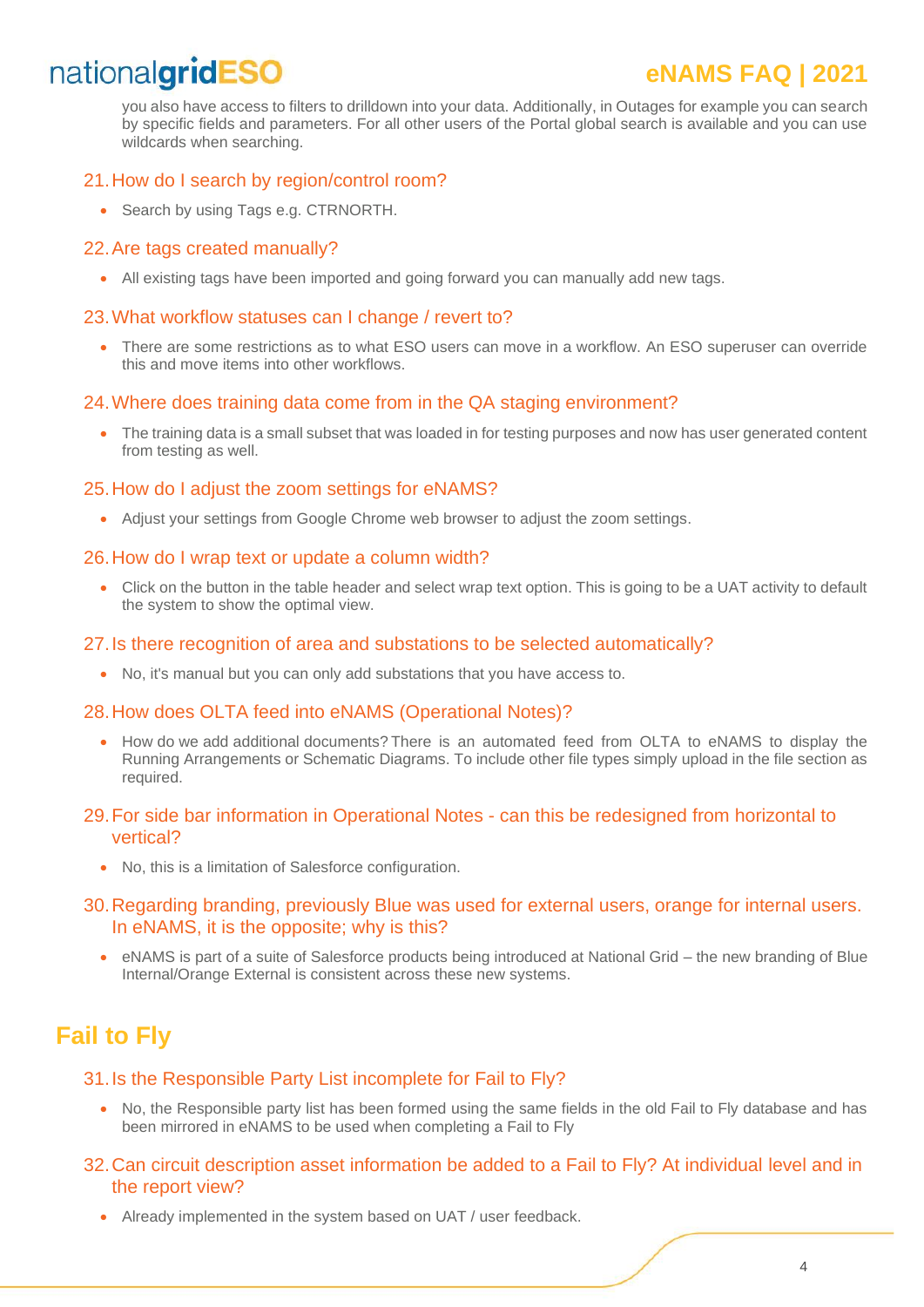## **eNAMS FAQ | 2021**

#### 33.Can you edit the responsible party for a Fail to Fly?

• Yes - edit the Responsible Party field.

#### 34.Does moving a status to Not Taken create a Fail to Fly?

• No, this is manual step to update the status to archived. This is designed to remove historic data from searches to future proof the system.

### <span id="page-6-0"></span>**HVSCC**

#### 35.For a HVSCC how do I update the ENCC field?

• There are some restrictions as to what ESO users can update for a HVSCC. An ESO superuser and ENCC user can populate the relevant ENCC feedback sections.

#### 36.If an outage changes will it map to HVSCC?

- Outages can be linked to HVSCCs and this is indeed a manual process. However, if an outage dates changes, the misalignment between the HVSCC Effective Date and its associated Outage will not be automatically identified in eNAMS. A future enhancement will be when Outage dates and HVSCC dates no longer align that this will be highlighted in eNAMS.
- 37.Can't tag at asset level, only at Substation level sometimes the apply these at assets that are not at a substation, e.g. a pylon in a farmer's field.
	- Has been fed back to the Project Team to be considered as a future enhancement to eNAMS.

#### 38.For HVSCCs does it link to the Reams database?

• No interface with REAMS database. It is a roadmap item to provision a connection going forward.

#### 39.How do I access documents relating to HVSCCs?

• View the document monitoring requirement section of the HVSCC accessed via the related tab.

### <span id="page-6-1"></span>**Late News**

#### 40.How will I be made aware of Late News that comes in after 4pm?

• As per current process we shouldn't be issuing late news after 4pm. However, if we do need to, then we still have the same capability to manually run and re-send the report as we do now. Also, ENCC will be able to self-serve late news, so can just check in ENAMS themselves if required. The tool has been designed in a way that allows us to continue with the same process we currently follow or to move to ENCC self-serve should that be preferable.

#### 41.How do I access Late News reports in eNAMS?

• Question is around implementation of eNAMS generated Late News, will all our conventional Late News, generated by NAP planners and Control will be stopped from circulating? eNAMS has been designed in a way to allow the current process to continue if required. eNAMS will just replace the access database that we currently use. We should still be able to generate a report like that which is currently sent, and email if required.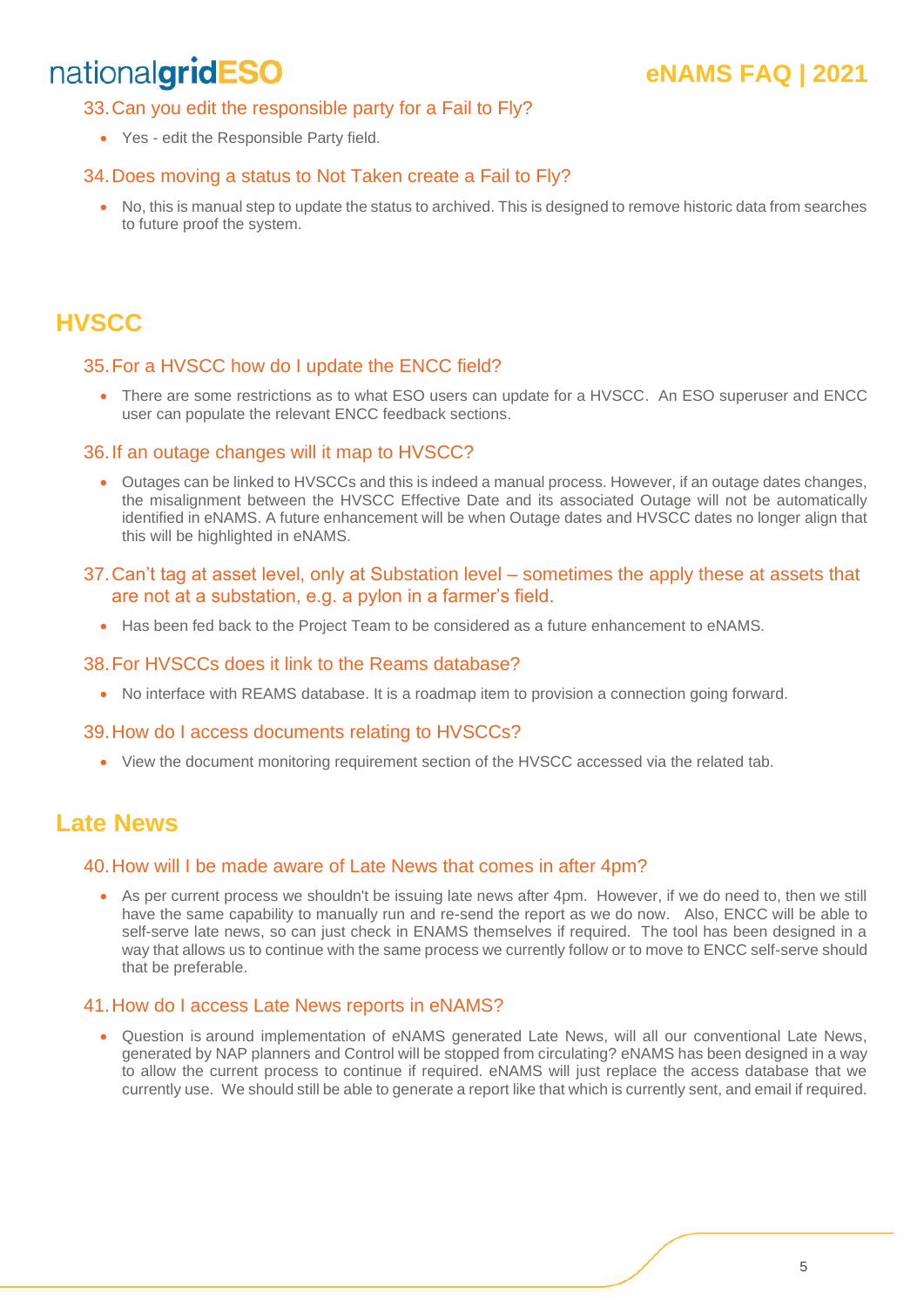## <span id="page-7-0"></span>nationalgridESO **OCLR**

- 42.Does the OCLR business process link to the downstream RMS / DACF / Study Setup systems?
	- RMS No, the team dealing with RMS were asked about this and they currently do not interact with the OCLR process.
	- DACF & Study set up Modification to rating from OCLRs are put into OLTA & PNA manually.

#### 43.Does eNAMS OCLRs have a field to capture the NASAP code?

- Not specifically, the TOs give the OCLRs and do not have to align their circuit names to our NASAP codes. Circuits themselves may not be correct as OCLRs can apply to individual elements that are not NASAPs. For example – Isolator X303 hand op only – this is not a circuit and hence no NASAP.
- 44.The "All OCLRs" view shows the eNAMS name for the OCLRs. Can it show the "Full OCLR" number instead?
	- The eNAMs name for OCLRs provides the link to open the individual recorded. Users can adjust their views to see the full OCLR. In the "all OCLR" view this is the new system default.
- 45.When an OCLR is past it's end date 1) is there a warning? 2) can it be used anymore? 3) can we extend it?
	- It depends, typically only enhanced OCLRs will have end dates and will be associated with system outages. Downrating OCLRs are the same as a small fault, we don't know when it will be rectified.
- 46.How will the OCLR process work when a TO wants to enter a down-rating on a circuit? It's their asset and they are telling us we can't load it as much as we used to. Does the ESO have to approve/agree it before it comes into effect?
	- 1. Create a reduction OCLR. 2. Yes, the ESO must approve it.

## <span id="page-7-1"></span>**Operational Notes**

#### 47.How do I run a report on Operational Notes?

• A specific Operational Notes report has been created in eNAMS. This can be generated from the search selection criteria page.

#### 48.Will we get a warning if an Operational Note doesn't have an end date?

• Not possible to have one as it pulls down from the outage. You can search for Outages with no end date.

#### 49.Can the comments for Operational Notes be moved to the left in table views?

• Page layouts are being reviewed in User Acceptance Testing and agreed with various stakeholders in the business.

### <span id="page-7-2"></span>**Outages**

#### 50.What is the standard business approach in eNAMS to enter actual start/end times for outages?

• This currently varies by control room. The current practises for entering actual start/end times will continue and will not be impacted by eNAMS. For information it depends on the region: England and Wales - The TNCC do it for NGET bookings. The ENCC do it for DNO bookings and OFTO bookings. For Scotland - TSE will complete this for the Scottish TO Outages. For the DNO this is not a monitored process.